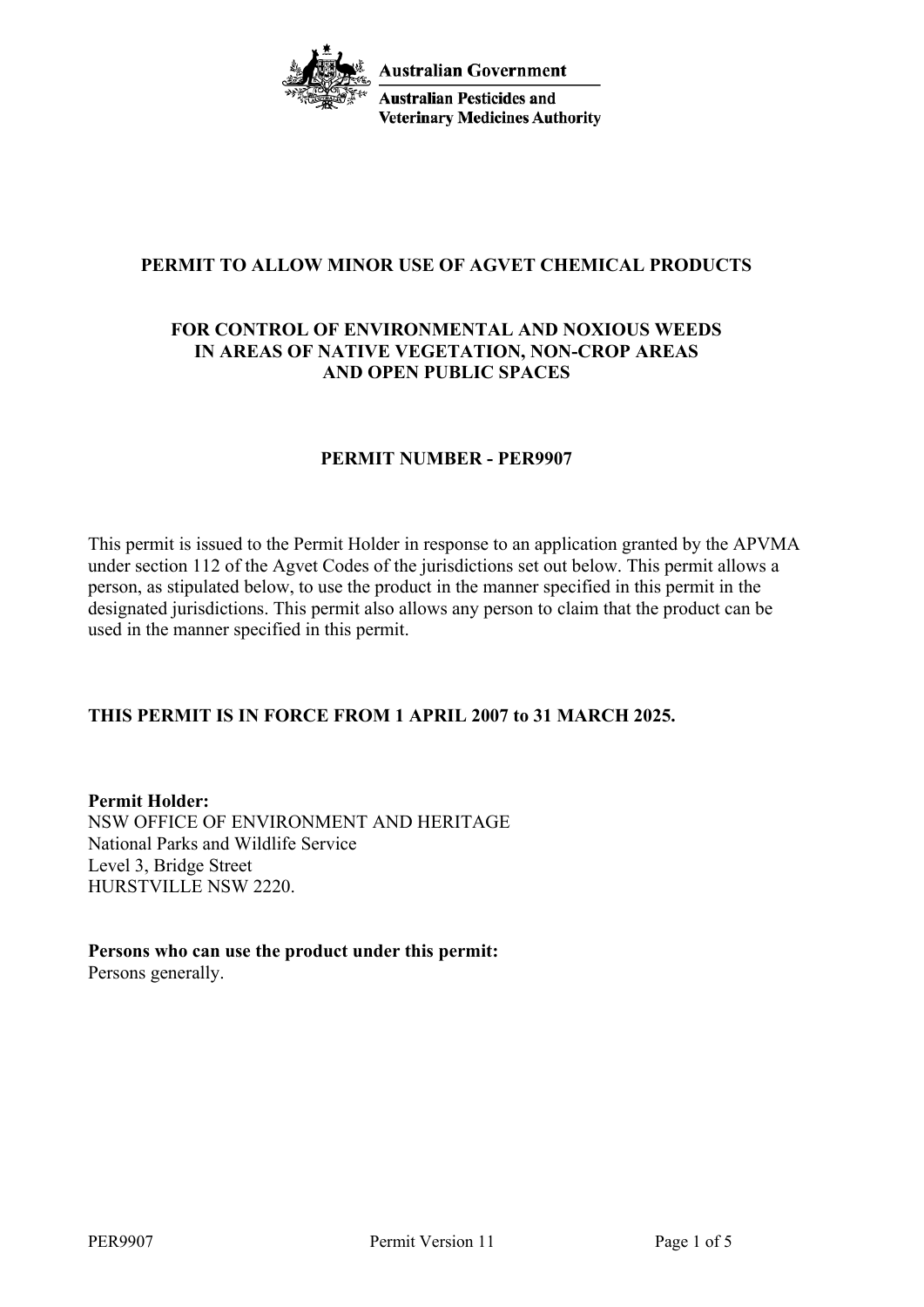# **CONDITIONS OF USE**

### **Products to be used:**

ROUNDUP HERBICIDE (APVMA No. 31393) PLUS OTHER REGISTERED PRODUCTS Containing: 360 g/L GLYPHOSATE as the only active constituent.

## BRUSH-OFF BRUSH CONTROLLER (APVMA No. 46401) PLUS OTHER REGISTERED PRODUCTS Containing: 600 g/kg METSULFURON-METHYL as the only active constituent.

TROUNCE BRUSH-PACK HERBICIDE BY MONSANTO (APVMA No. 47017) PLUS OTHER REGISTERED PRODUCTS Containing: 835 g/kg GLYPHOSATE and 10 g/kg METSULFURON-METHYL as the only active constituents.

NUFARM COMET 200 HERBICIDE (APVMA No. 57796) PLUS OTHER REGISTERED PRODUCTS Containing: 200 g/L FLUROXYPYR as the METHYL HEPTYL ESTER as the only active constituent.

## STARANE ADVANCED HERBICIDE (APVMA No. 62287) PLUS OTHER REGISTERED PRODUCTS Containing: 333 g/L FLUROXYPYR as the METHYL HEPTYL ESTER as the only active constituent.

### **Directions for Use:**

| <b>Situation</b>                                                                                                                                   | <b>Pest Plants</b>                                       | Rate                                          |
|----------------------------------------------------------------------------------------------------------------------------------------------------|----------------------------------------------------------|-----------------------------------------------|
| <b>Forests including:</b><br>Native vegetation areas<br>Bushland reserve areas<br>National park areas                                              | Environmental and<br>noxious weeds<br>(See ATTACHMENT 1) | Use in strict accordance<br>with ATTACHMENT 1 |
| Non cropland including:<br>Rights of way<br>Commercial and Industrial areas<br>Domestic and Urban areas<br>Public service areas<br>Botanic gardens |                                                          |                                               |

### **Critical Use Comments:**

- Use must be in strict accordance with ATTACHMENT 1.
- Re-apply according to rate of weed growth and re-infestation.

**Jurisdiction:** NSW and ACT only.

## **Withholding Period: WHEN USED IN NON CROP AREAS LIKELY TO BE GRAZED AFTER APPLICATION, FOLLOW ALL APPLICABLE WITHHOLDING PERIODS SPECIFIED ON THE PRODUCT LABEL FOR THE PESTICIDE BEING USED.**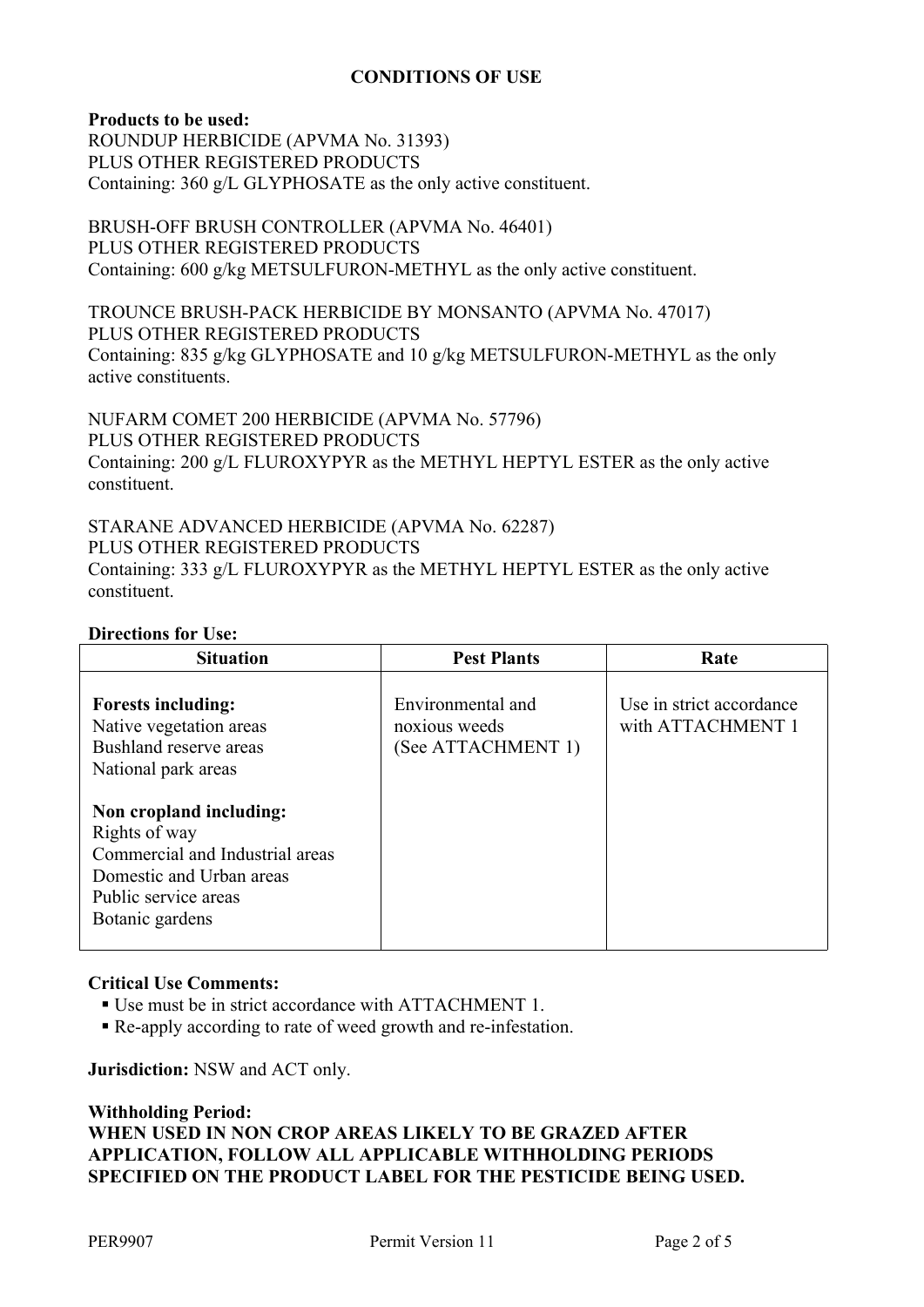## **Additional Conditions:**

This PERMIT provides for the use of a product in a manner other than specified on the approved label of the product. Unless otherwise stated in this permit, the use of the product must be in accordance with instructions on its label.

PERSONS who wish to prepare for use and/or use the products for the purposes specified in this permit must read, or have read to them, the permit particularly the information included in DETAILS and CONDITIONS of the permit.

This permit allows listed herbicides to be applied to environmental weeds at the rates specified but does not give a guarantee of efficacy as the use patterns listed in this permit have not been fully evaluated under all conditions. Environmental weed species differ in their susceptibility to herbicides. Variation in the level of control may occur due to the degree of susceptibility shown and due to the prevailing weather conditions at the time of application and immediately postapplication.

Only herbicide products that have label approvals in place for aquatic use can be used in aquatic situations.

Issued by Australian Pesticides and Veterinary Medicines Authority Notes:

23/05/2013. Permit amended to add 'trees and vines' to 'Cut-and-paint' use of Glyphosate 360 and Metsulfuronmethyl in Attachment 1.

03/10/2014. Permit amended to add 'Environmental weeds' to 'Spot spray' use of Fluroxypyr 333 g a.i./L and Fluroxypyr 200 g a.i./L herbicide products as listed in Attachment 1.

23/2/2016. Version 9: Amended situations table to clarify areas in which the permit can be used.

03/01/2018. ACT included under jurisdiction. Issued as version 10.

27/3/2020. Dupont Cut-Out Brush Controller removed as no longer registered and permit expiry date extended to 31/03/2025. Permit issued as version 11.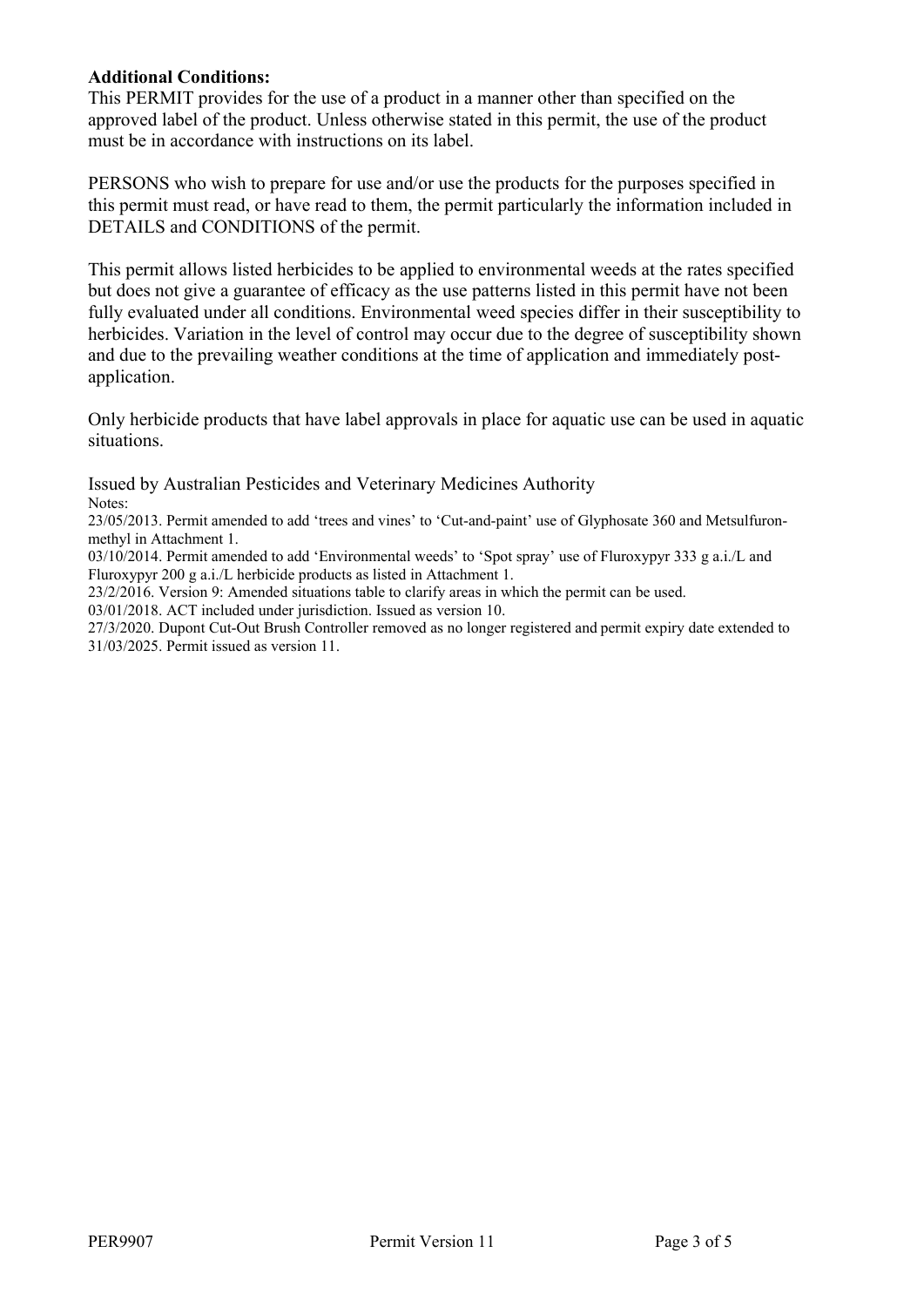# **ATTACHMENT 1 APVMA OFF LABEL PERMIT- PER9907 v11**

### **Table of herbicide product, weed description, application rates and application methods**

| <b>Active Ingredient</b>                                                                              | Target Weeds*                                  | <b>Rate of Herbicide Product</b>                                                     | <b>Application</b><br><b>Method</b>                          |
|-------------------------------------------------------------------------------------------------------|------------------------------------------------|--------------------------------------------------------------------------------------|--------------------------------------------------------------|
| Glyphosate 360 g a.i./ $L^b$                                                                          | Environmental<br>weeds <sup>a</sup>            | Rate of up to 1:50 with water                                                        | Spot spray                                                   |
| Glyphosate 360 g a.i./ $L^b$                                                                          | Woody weeds,<br>trees, vines and<br>scramblers | 1:1.5 with water to undiluted<br>herbicide                                           | Cut-stump, basal<br>bark spray or<br>cut/scrape and<br>paint |
| Glyphosate 360 g a.i./ $L^b$                                                                          | Woody weeds and<br>trees                       | 1:1.5 with water to undiluted<br>herbicide                                           | Drill, frill, axe or<br>injection                            |
| Glyphosate 360 g a.i./ $L^b$                                                                          | Environmental<br>weeds <sup>a</sup>            | 1:20 with water to undiluted<br>herbicide                                            | Wipe onto leaves                                             |
| Glyphosate 360 g a.i./ $L^b$                                                                          | Environmental<br>weeds <sup>a</sup>            | Rate of up to 1:9 with water                                                         | Splatter gun                                                 |
| Metsulfuron-methyl 600 g $a.i./kgc$                                                                   | Environmental<br>weeds <sup>a</sup>            | 10-20 g per 100 L water plus<br>surfactant                                           | Spot spray                                                   |
| Metsulfuron-methyl 600 g a.i./kg $\degree$                                                            | Environmental<br>weeds <sup>a</sup>            | 10 g per 1 L water plus<br>surfactant                                                | Wipe onto leaves                                             |
| Glyphosate 835 g a.i./kg plus<br>metsulfuron-methyl 10 g a.i./kg<br>e.g. Trounce Brush-Pack Herbicide | Environmental<br>weeds <sup>a</sup>            | 173 g pack per 100 L water plus<br>surfactant                                        | Spot spray                                                   |
| Glyphosate 360 g a.i./L and<br>metsulfuron-methyl 600 g a.i./kg                                       | Environmental<br>weeds <sup>a</sup>            | Tank mixes of up to 2 L<br>glyphosate $+15$ g metsulfuron-<br>methyl per 100 L water | Spot spray                                                   |
| Glyphosate 360 g a.i./L and<br>metsulfuron-methyl 600 g a.i./kg                                       | Woody weeds                                    | Tank mixes of 1:1.5 glyphosate<br>+ 1 g metsulfuron-methyl per 1<br>L water          | Stem injection                                               |
| Glyphosate 360 g a.i./L and<br>metsulfuron-methyl 600 g a.i./kg                                       | Woody weeds,<br>trees and vines                | Tank mixes of 1:1.5 glyphosate<br>+ 1 g metsulfuron-methyl per 1<br>L water          | Cut-and-paint                                                |
| Fluroxypyr 333 g a.i./L<br>e.g. Starane Advanced Herbicide                                            | Environmental<br>weeds <sup>a</sup>            | 300 to 600 ml per 100 L water;<br>or 3 to 6 L/ha; or label rate for<br>specific weed | Spot spray                                                   |
| Fluroxypyr 333 g a.i./L<br>e.g. Starane Advanced Herbicide                                            | Woody weeds,<br>vines and trees                | 21 ml per 1 L diesel/kerosene                                                        | Basal bark spray                                             |
| Fluroxypyr 200g a.i./L<br>e.g. Nufarm Comet 200 Herbicide                                             | Environmental<br>weeds <sup>a</sup>            | 500 ml to 1 L per 100 L water;<br>or 5 to 10L/ha; or label rate for<br>specific weed | Spot spray                                                   |
| Fluroxypyr 200 g a.i./L<br>e.g. Nufarm Comet 200 Herbicide                                            | Woody weeds,<br>vines and trees                | 35 ml per 1 L diesel/kerosene                                                        | Basal bark spray                                             |